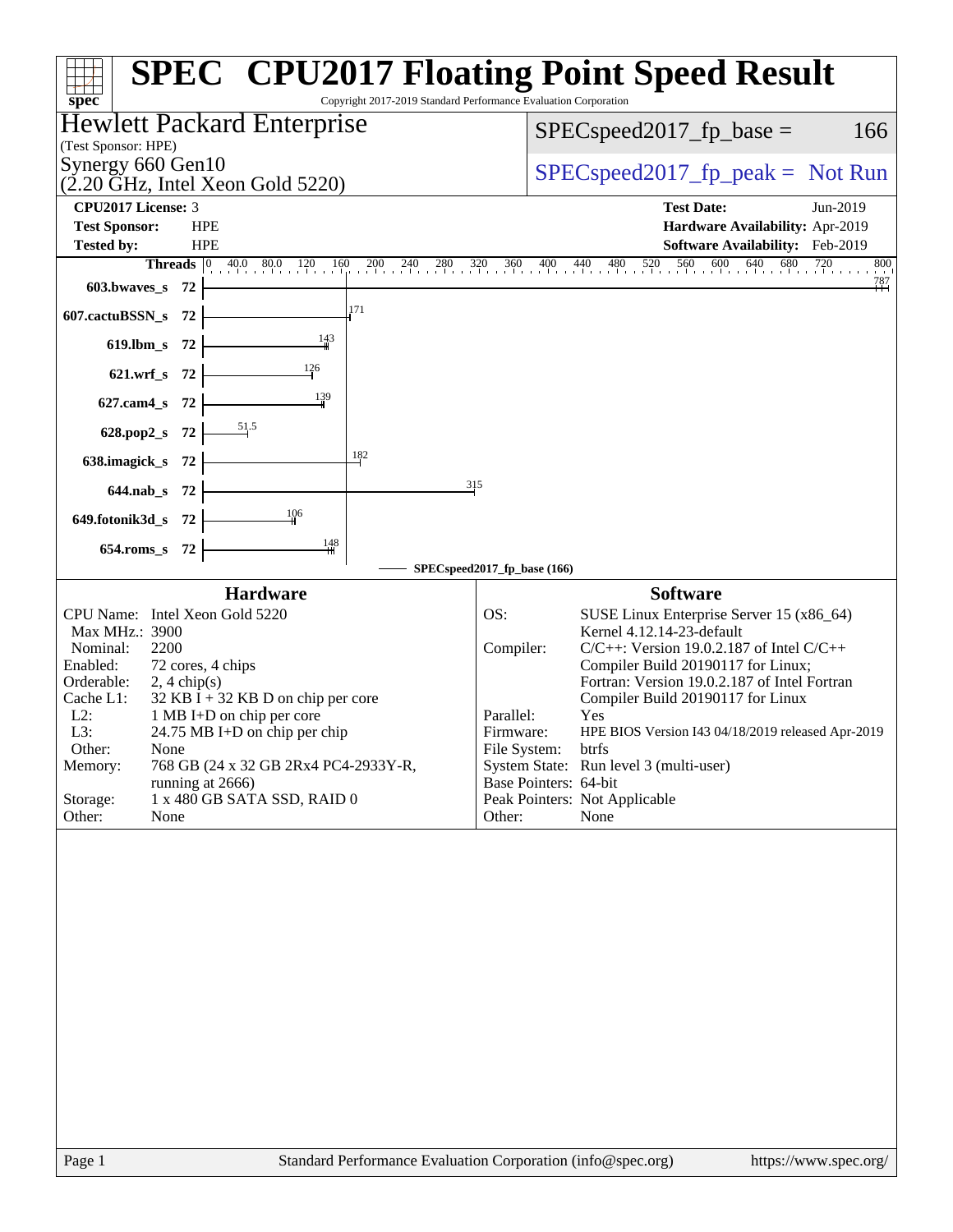#### **[spec](http://www.spec.org/) [SPEC CPU2017 Floating Point Speed Result](http://www.spec.org/auto/cpu2017/Docs/result-fields.html#SPECCPU2017FloatingPointSpeedResult)** Copyright 2017-2019 Standard Performance Evaluation Corporation

### Hewlett Packard Enterprise

### $SPEC speed2017<sub>fp</sub> base =  $166$$

(Test Sponsor: HPE)

(2.20 GHz, Intel Xeon Gold 5220)

Synergy 660 Gen10<br>  $SPEC speed2017$  [p\_peak = Not Run

**[CPU2017 License:](http://www.spec.org/auto/cpu2017/Docs/result-fields.html#CPU2017License)** 3 **[Test Date:](http://www.spec.org/auto/cpu2017/Docs/result-fields.html#TestDate)** Jun-2019 **[Test Sponsor:](http://www.spec.org/auto/cpu2017/Docs/result-fields.html#TestSponsor)** HPE **[Hardware Availability:](http://www.spec.org/auto/cpu2017/Docs/result-fields.html#HardwareAvailability)** Apr-2019 **[Tested by:](http://www.spec.org/auto/cpu2017/Docs/result-fields.html#Testedby)** HPE **[Software Availability:](http://www.spec.org/auto/cpu2017/Docs/result-fields.html#SoftwareAvailability)** Feb-2019

### **[Results Table](http://www.spec.org/auto/cpu2017/Docs/result-fields.html#ResultsTable)**

|                            | <b>Base</b>                 |                |                |                |       |                | <b>Peak</b> |                |                |              |                |              |                |              |
|----------------------------|-----------------------------|----------------|----------------|----------------|-------|----------------|-------------|----------------|----------------|--------------|----------------|--------------|----------------|--------------|
| <b>Benchmark</b>           | <b>Threads</b>              | <b>Seconds</b> | Ratio          | <b>Seconds</b> | Ratio | <b>Seconds</b> | Ratio       | <b>Threads</b> | <b>Seconds</b> | <b>Ratio</b> | <b>Seconds</b> | <b>Ratio</b> | <b>Seconds</b> | <b>Ratio</b> |
| 603.bwayes_s               | 72                          | 74.2           | 795            | 75.6           | 781   | 74.9           | 787         |                |                |              |                |              |                |              |
| 607.cactuBSSN s            | 72                          | 97.7           | 171            | 97.6           | 171   | 98.3           | 170         |                |                |              |                |              |                |              |
| $619.$ lbm s               | 72                          | 37.2           | 141            | 36.1           | 145   | 36.6           | 143         |                |                |              |                |              |                |              |
| $621.wrf$ s                | 72                          | 105            | <u>126</u>     | 104            | 127   | 105            | 126         |                |                |              |                |              |                |              |
| $627$ .cam $4 \text{ s}$   | 72                          | 64.8           | 137            | 63.7           | 139   | 63.3           | 140         |                |                |              |                |              |                |              |
| $628.pop2_s$               | 72                          | 232            | 51.2           | 229            | 51.8  | 231            | 51.5        |                |                |              |                |              |                |              |
| 638.imagick_s              | 72                          | 79.1           | 182            | 79.2           | 182   | 79.2           | 182         |                |                |              |                |              |                |              |
| $644$ .nab s               | 72                          | 55.5           | 315            | 55.5           | 315   | 55.5           | 315         |                |                |              |                |              |                |              |
| 649.fotonik3d s            | 72                          | 88.5           | 103            | 85.8           | 106   | 85.0           | 107         |                |                |              |                |              |                |              |
| $654$ .roms_s              | 72                          | 106            | 148            | 104            | 152   | 109            | 145         |                |                |              |                |              |                |              |
|                            | $SPEC speed2017_fp\_base =$ |                | 166            |                |       |                |             |                |                |              |                |              |                |              |
| $SPECspeed2017_fp\_peak =$ |                             |                | <b>Not Run</b> |                |       |                |             |                |                |              |                |              |                |              |

Results appear in the [order in which they were run.](http://www.spec.org/auto/cpu2017/Docs/result-fields.html#RunOrder) Bold underlined text [indicates a median measurement](http://www.spec.org/auto/cpu2017/Docs/result-fields.html#Median).

### **[Operating System Notes](http://www.spec.org/auto/cpu2017/Docs/result-fields.html#OperatingSystemNotes)**

 Stack size set to unlimited using "ulimit -s unlimited" Transparent Huge Pages enabled by default Prior to runcpu invocation Filesystem page cache synced and cleared with: sync; echo 3 > /proc/sys/vm/drop\_caches

### **[General Notes](http://www.spec.org/auto/cpu2017/Docs/result-fields.html#GeneralNotes)**

Environment variables set by runcpu before the start of the run: KMP\_AFFINITY = "granularity=core,compact" LD\_LIBRARY\_PATH = "/home/cpu2017\_u2/lib/ia32:/home/cpu2017\_u2/lib/intel64" OMP\_STACKSIZE = "192M"

 Binaries compiled on a system with 1x Intel Core i9-7900X CPU + 32GB RAM memory using Redhat Enterprise Linux 7.5 NA: The test sponsor attests, as of date of publication, that CVE-2017-5754 (Meltdown) is mitigated in the system as tested and documented. Yes: The test sponsor attests, as of date of publication, that CVE-2017-5753 (Spectre variant 1) is mitigated in the system as tested and documented. Yes: The test sponsor attests, as of date of publication, that CVE-2017-5715 (Spectre variant 2) is mitigated in the system as tested and documented.

### **[Platform Notes](http://www.spec.org/auto/cpu2017/Docs/result-fields.html#PlatformNotes)**

BIOS Configuration: Hyper-Threading set to Disabled Thermal Configuration set to Maximum Cooling

**(Continued on next page)**

Page 2 Standard Performance Evaluation Corporation [\(info@spec.org\)](mailto:info@spec.org) <https://www.spec.org/>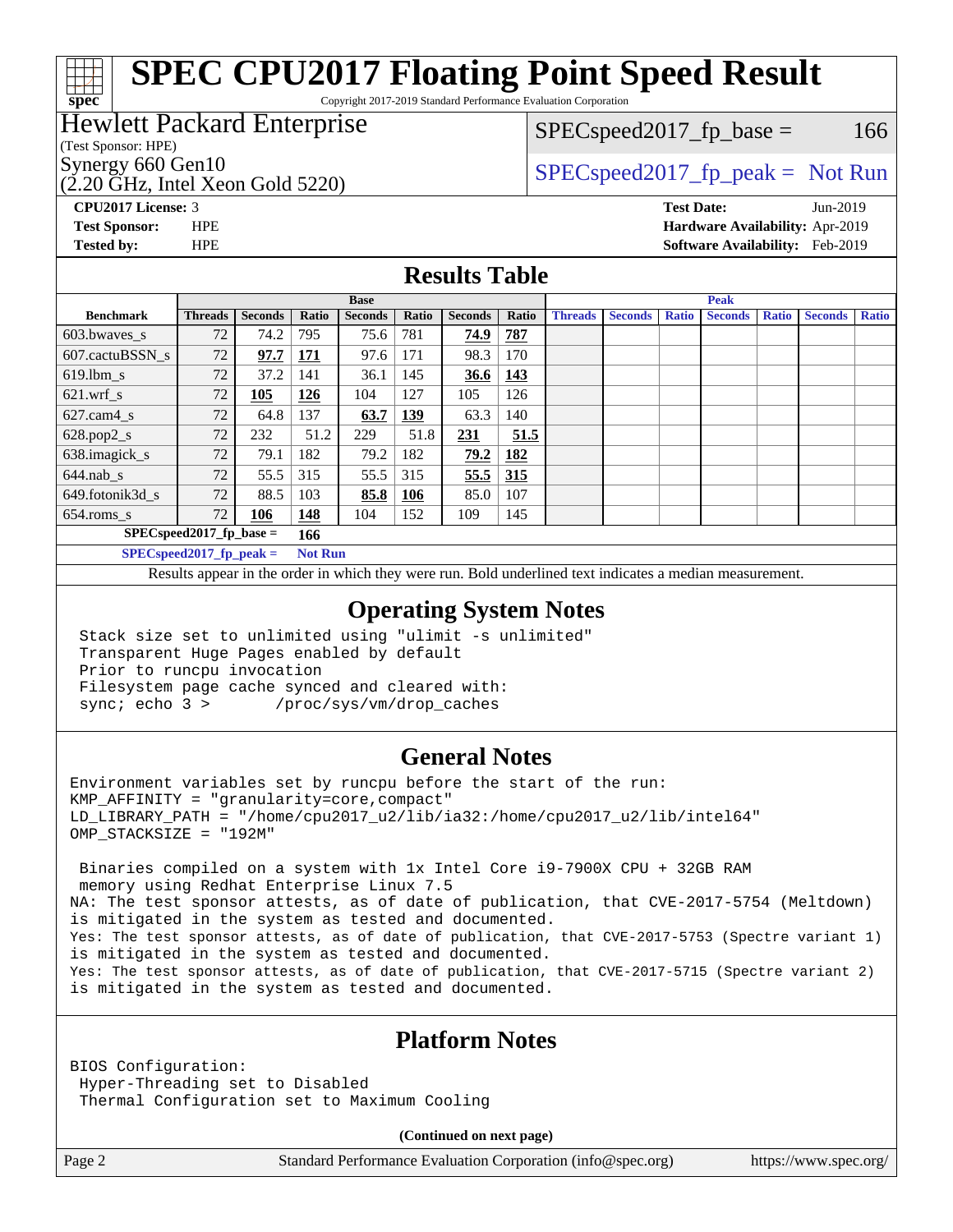Copyright 2017-2019 Standard Performance Evaluation Corporation

### Hewlett Packard Enterprise

 $SPEC speed2017<sub>fp</sub> base =  $166$$ 

### (Test Sponsor: HPE)

(2.20 GHz, Intel Xeon Gold 5220)

Synergy 660 Gen10  $S^{perg}$  [SPECspeed2017\\_fp\\_peak =](http://www.spec.org/auto/cpu2017/Docs/result-fields.html#SPECspeed2017fppeak) Not Run

**[spec](http://www.spec.org/)**

**[CPU2017 License:](http://www.spec.org/auto/cpu2017/Docs/result-fields.html#CPU2017License)** 3 **[Test Date:](http://www.spec.org/auto/cpu2017/Docs/result-fields.html#TestDate)** Jun-2019 **[Test Sponsor:](http://www.spec.org/auto/cpu2017/Docs/result-fields.html#TestSponsor)** HPE **[Hardware Availability:](http://www.spec.org/auto/cpu2017/Docs/result-fields.html#HardwareAvailability)** Apr-2019 **[Tested by:](http://www.spec.org/auto/cpu2017/Docs/result-fields.html#Testedby)** HPE **[Software Availability:](http://www.spec.org/auto/cpu2017/Docs/result-fields.html#SoftwareAvailability)** Feb-2019

#### **[Platform Notes \(Continued\)](http://www.spec.org/auto/cpu2017/Docs/result-fields.html#PlatformNotes)**

Page 3 Standard Performance Evaluation Corporation [\(info@spec.org\)](mailto:info@spec.org) <https://www.spec.org/> Memory Patrol Scrubbing set to Disabled LLC Prefetch set to Enabled LLC Dead Line Allocation set to Disabled Enhanced Processor Performance set to Enabled Workload Profile set to General Peak Frequency Compute Energy/Performance Bias set to Balanced Power Workload Profile set to Custom Numa Group Size Optimization set to Flat Intel UPI Link Power Management set to Enabled Sysinfo program /home/cpu2017\_u2/bin/sysinfo Rev: r5974 of 2018-05-19 9bcde8f2999c33d61f64985e45859ea9 running on sy660-gen10 Tue Jun 18 19:26:51 2019 SUT (System Under Test) info as seen by some common utilities. For more information on this section, see <https://www.spec.org/cpu2017/Docs/config.html#sysinfo> From /proc/cpuinfo model name : Intel(R) Xeon(R) Gold 5220 CPU @ 2.20GHz 4 "physical id"s (chips) 72 "processors" cores, siblings (Caution: counting these is hw and system dependent. The following excerpts from /proc/cpuinfo might not be reliable. Use with caution.) cpu cores : 18 siblings : 18 physical 0: cores 0 1 2 3 4 8 9 10 11 16 17 18 19 20 24 25 26 27 physical 1: cores 0 1 2 3 4 8 9 10 11 16 17 18 19 20 24 25 26 27 physical 2: cores 0 1 2 3 4 8 9 10 11 16 17 18 19 20 24 25 26 27 physical 3: cores 0 1 2 3 4 8 9 10 11 16 17 18 19 20 24 25 26 27 From lscpu: Architecture: x86\_64 CPU op-mode(s): 32-bit, 64-bit Byte Order: Little Endian  $CPU(s):$  72 On-line CPU(s) list: 0-71 Thread(s) per core: 1 Core(s) per socket: 18 Socket(s): 4 NUMA node(s): 4 Vendor ID: GenuineIntel CPU family: 6 Model: 85 Model name: Intel(R) Xeon(R) Gold 5220 CPU @ 2.20GHz Stepping: 6 CPU MHz: 2200.000 BogoMIPS: 4400.00 **(Continued on next page)**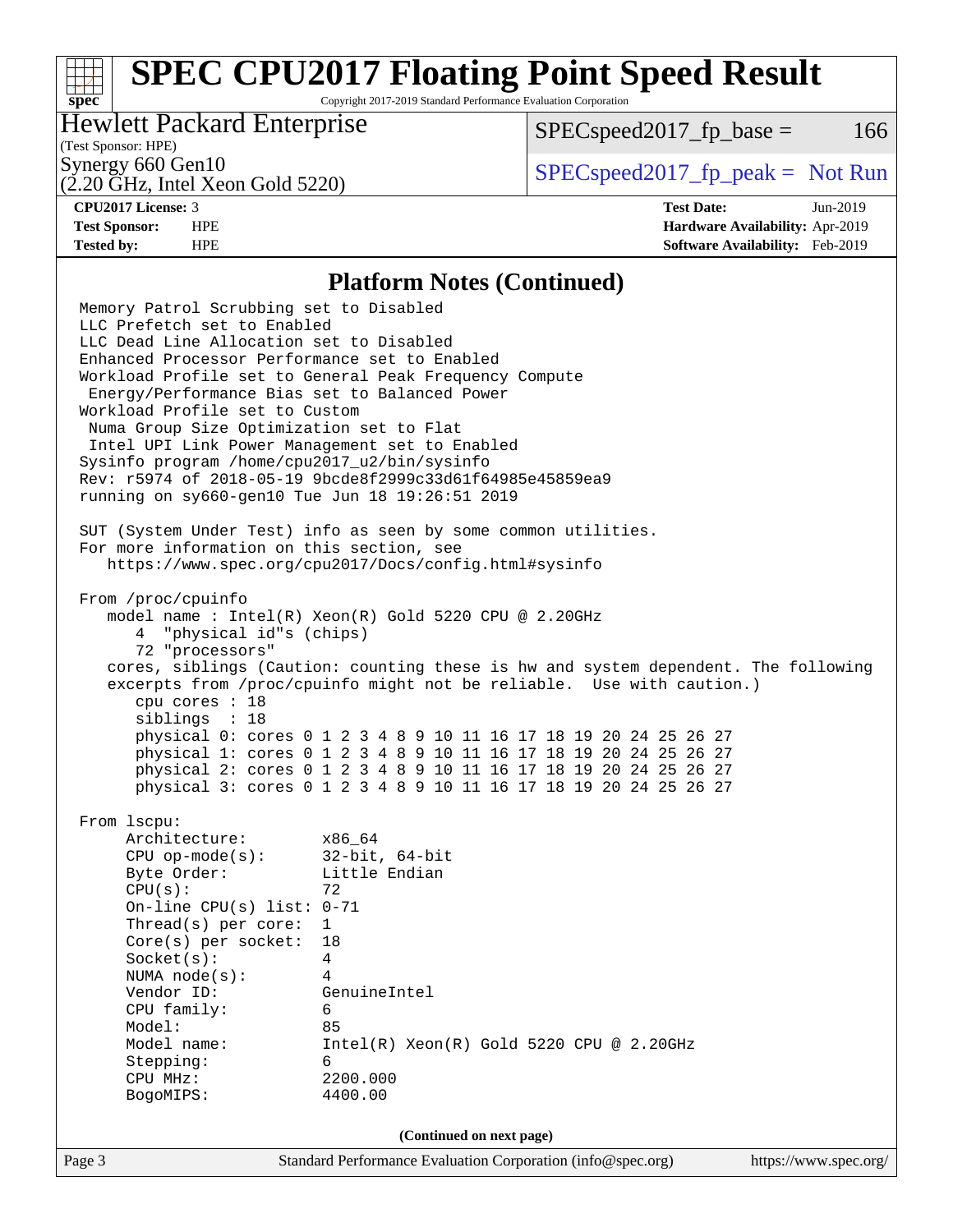Copyright 2017-2019 Standard Performance Evaluation Corporation

### Hewlett Packard Enterprise

 $SPEC speed2017<sub>fp</sub> base =  $166$$ 

(Test Sponsor: HPE)

(2.20 GHz, Intel Xeon Gold 5220)

Synergy 660 Gen10  $S^{perg}$  [SPECspeed2017\\_fp\\_peak =](http://www.spec.org/auto/cpu2017/Docs/result-fields.html#SPECspeed2017fppeak) Not Run

**[spec](http://www.spec.org/)**

**[CPU2017 License:](http://www.spec.org/auto/cpu2017/Docs/result-fields.html#CPU2017License)** 3 **[Test Date:](http://www.spec.org/auto/cpu2017/Docs/result-fields.html#TestDate)** Jun-2019 **[Test Sponsor:](http://www.spec.org/auto/cpu2017/Docs/result-fields.html#TestSponsor)** HPE **[Hardware Availability:](http://www.spec.org/auto/cpu2017/Docs/result-fields.html#HardwareAvailability)** Apr-2019 **[Tested by:](http://www.spec.org/auto/cpu2017/Docs/result-fields.html#Testedby)** HPE **[Software Availability:](http://www.spec.org/auto/cpu2017/Docs/result-fields.html#SoftwareAvailability)** Feb-2019

#### **[Platform Notes \(Continued\)](http://www.spec.org/auto/cpu2017/Docs/result-fields.html#PlatformNotes)**

 Virtualization: VT-x L1d cache: 32K L1i cache: 32K L2 cache: 1024K L3 cache: 25344K NUMA node0 CPU(s): 0-17 NUMA node1 CPU(s): 18-35 NUMA node2 CPU(s): 36-53 NUMA node3 CPU(s): 54-71

Flags: fpu vme de pse tsc msr pae mce cx8 apic sep mtrr pge mca cmov pat pse36 clflush dts acpi mmx fxsr sse sse2 ss ht tm pbe syscall nx pdpe1gb rdtscp lm constant\_tsc art arch\_perfmon pebs bts rep\_good nopl xtopology nonstop\_tsc cpuid aperfmperf tsc\_known\_freq pni pclmulqdq dtes64 monitor ds\_cpl vmx smx est tm2 ssse3 sdbg fma cx16 xtpr pdcm pcid dca sse4\_1 sse4\_2 x2apic movbe popcnt tsc\_deadline\_timer aes xsave avx f16c rdrand lahf\_lm abm 3dnowprefetch cpuid\_fault epb cat\_l3 cdp\_l3 invpcid\_single intel\_ppin mba tpr\_shadow vnmi flexpriority ept vpid fsgsbase tsc\_adjust bmi1 hle avx2 smep bmi2 erms invpcid rtm cqm mpx rdt\_a avx512f avx512dq rdseed adx smap clflushopt clwb intel\_pt avx512cd avx512bw avx512vl xsaveopt xsavec xgetbv1 xsaves cqm\_llc cqm\_occup\_llc cqm\_mbm\_total cqm\_mbm\_local ibpb ibrs stibp dtherm ida arat pln pts pku ospke avx512\_vnni arch\_capabilities ssbd

 /proc/cpuinfo cache data cache size : 25344 KB

 From numactl --hardware WARNING: a numactl 'node' might or might not correspond to a physical chip. available: 4 nodes (0-3) node 0 cpus: 0 1 2 3 4 5 6 7 8 9 10 11 12 13 14 15 16 17 node 0 size: 193045 MB node 0 free: 192402 MB node 1 cpus: 18 19 20 21 22 23 24 25 26 27 28 29 30 31 32 33 34 35 node 1 size: 193532 MB node 1 free: 193345 MB node 2 cpus: 36 37 38 39 40 41 42 43 44 45 46 47 48 49 50 51 52 53 node 2 size: 193532 MB node 2 free: 193358 MB node 3 cpus: 54 55 56 57 58 59 60 61 62 63 64 65 66 67 68 69 70 71 node 3 size: 193294 MB node 3 free: 193125 MB node distances: node 0 1 2 3 0: 10 21 21 21 1: 21 10 21 21 2: 21 21 10 21 3: 21 21 21 10 From /proc/meminfo **(Continued on next page)**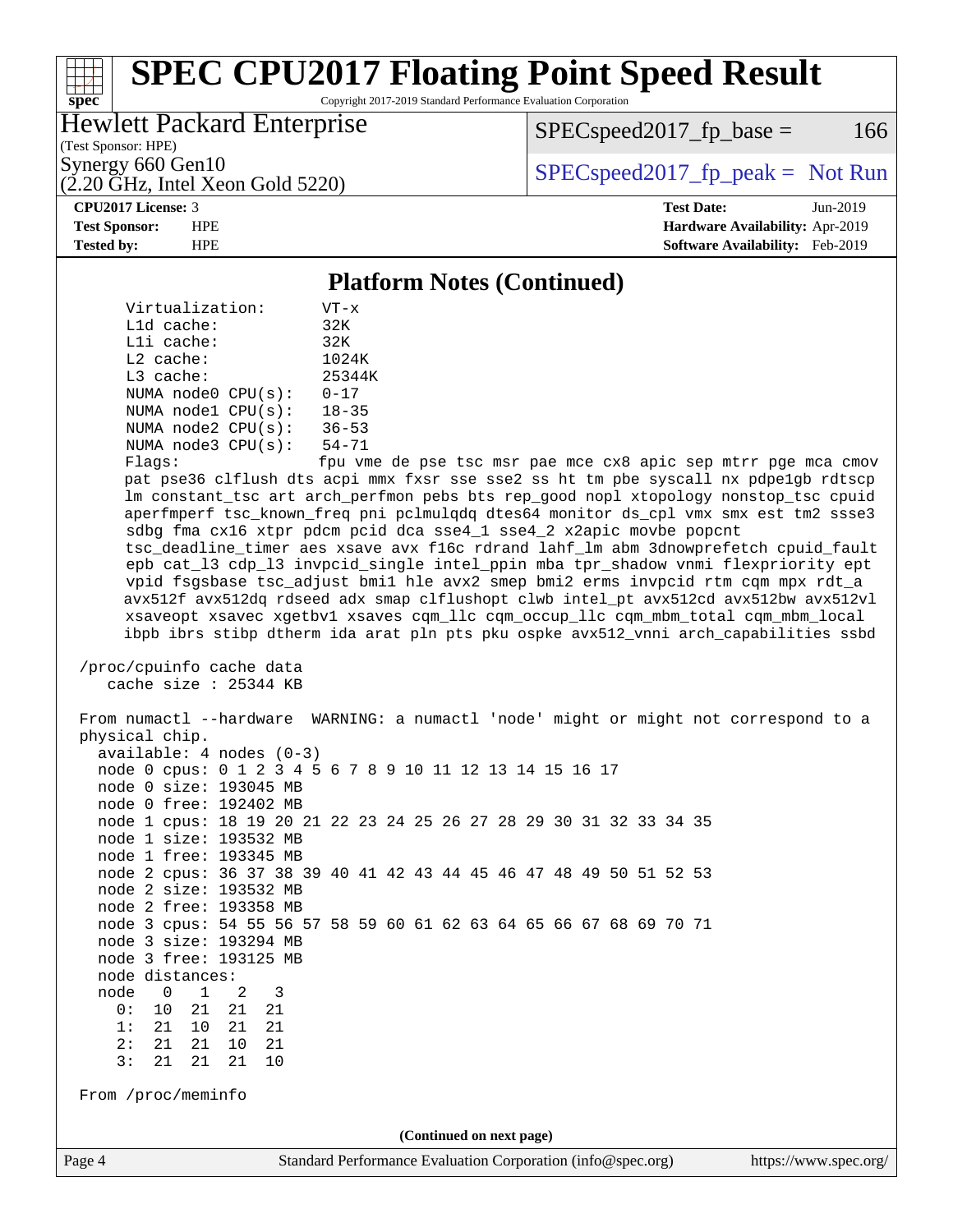#### **[spec](http://www.spec.org/) [SPEC CPU2017 Floating Point Speed Result](http://www.spec.org/auto/cpu2017/Docs/result-fields.html#SPECCPU2017FloatingPointSpeedResult)** Copyright 2017-2019 Standard Performance Evaluation Corporation (Test Sponsor: HPE) Hewlett Packard Enterprise (2.20 GHz, Intel Xeon Gold 5220) Synergy 660 Gen10  $SPEC speed2017$  fp\_peak = Not Run  $SPEC speed2017<sub>fp</sub> base =  $166$$ **[CPU2017 License:](http://www.spec.org/auto/cpu2017/Docs/result-fields.html#CPU2017License)** 3 **[Test Date:](http://www.spec.org/auto/cpu2017/Docs/result-fields.html#TestDate)** Jun-2019 **[Test Sponsor:](http://www.spec.org/auto/cpu2017/Docs/result-fields.html#TestSponsor)** HPE **[Hardware Availability:](http://www.spec.org/auto/cpu2017/Docs/result-fields.html#HardwareAvailability)** Apr-2019 **[Tested by:](http://www.spec.org/auto/cpu2017/Docs/result-fields.html#Testedby)** HPE **[Software Availability:](http://www.spec.org/auto/cpu2017/Docs/result-fields.html#SoftwareAvailability)** Feb-2019 **[Platform Notes \(Continued\)](http://www.spec.org/auto/cpu2017/Docs/result-fields.html#PlatformNotes)** MemTotal: 791966304 kB HugePages\_Total: 0 Hugepagesize: 2048 kB From /etc/\*release\* /etc/\*version\* os-release: NAME="SLES" VERSION="15" VERSION\_ID="15" PRETTY\_NAME="SUSE Linux Enterprise Server 15" ID="sles" ID\_LIKE="suse" ANSI\_COLOR="0;32" CPE\_NAME="cpe:/o:suse:sles:15" uname -a: Linux sy660-gen10 4.12.14-23-default #1 SMP Tue May 29 21:04:44 UTC 2018 (cd0437b) x86\_64 x86\_64 x86\_64 GNU/Linux Kernel self-reported vulnerability status: CVE-2017-5754 (Meltdown): Not affected CVE-2017-5753 (Spectre variant 1): Mitigation: \_\_user pointer sanitization CVE-2017-5715 (Spectre variant 2): Mitigation: Indirect Branch Restricted Speculation, IBPB, IBRS\_FW run-level 3 Jun 18 19:26 SPEC is set to: /home/cpu2017\_u2 Filesystem Type Size Used Avail Use% Mounted on /dev/sdb2 btrfs 445G 124G 321G 28% /home Additional information from dmidecode follows. WARNING: Use caution when you interpret this section. The 'dmidecode' program reads system data which is "intended to allow hardware to be accurately determined", but the intent may not be met, as there are frequent changes to hardware, firmware, and the "DMTF SMBIOS" standard. BIOS HPE I43 04/18/2019 Memory: 24x UNKNOWN NOT AVAILABLE 24x UNKNOWN NOT AVAILABLE 32 GB 2 rank 2933, configured at 2666 (End of data from sysinfo program)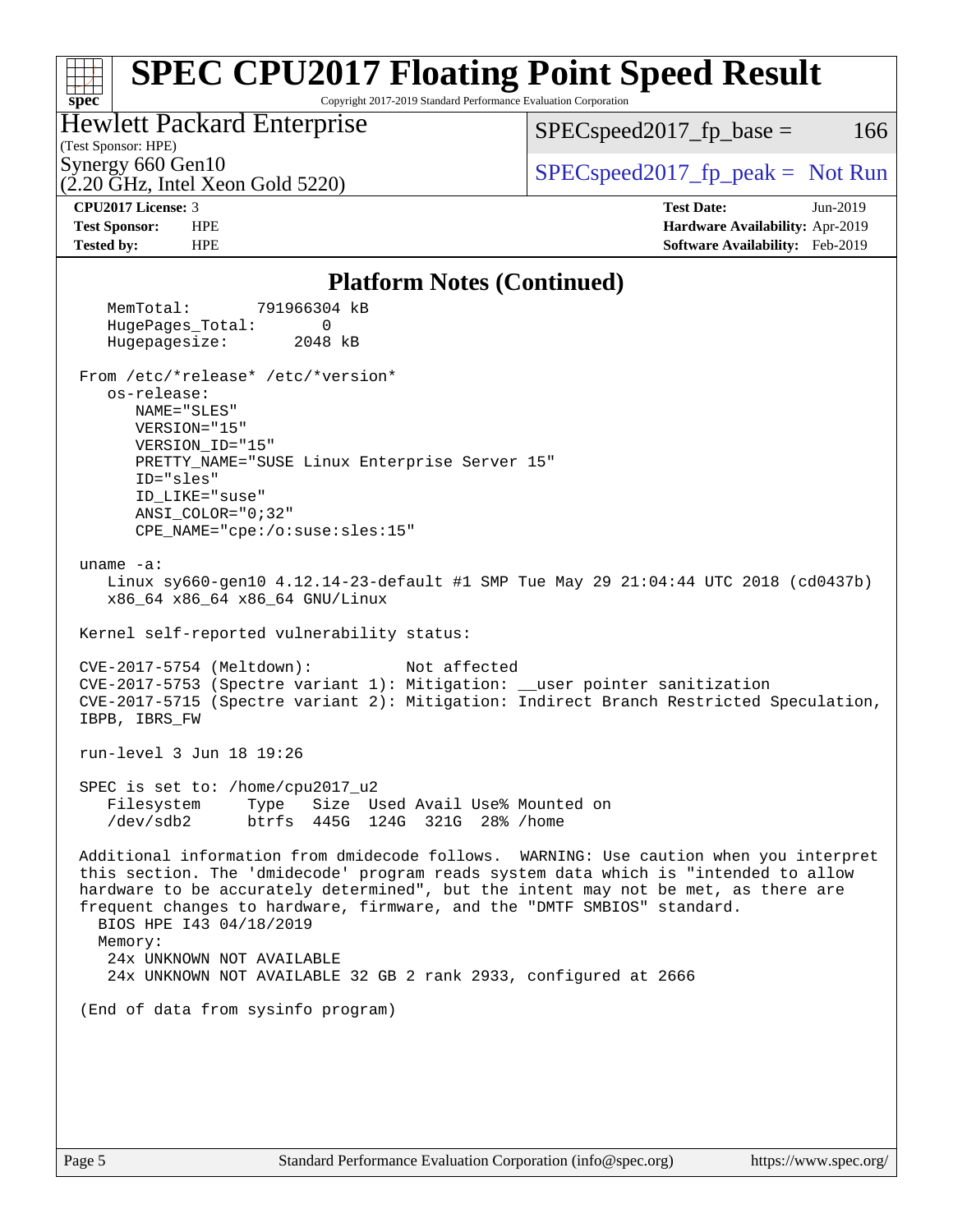Copyright 2017-2019 Standard Performance Evaluation Corporation

### Hewlett Packard Enterprise

 $SPEC speed2017_fp\_base = 166$ 

(Test Sponsor: HPE)

 $(2.20 \text{ }\overline{\text{GHz}}$ , Intel Xeon Gold 5220)

Synergy 660 Gen10<br>  $SPEC speed2017<sub>rfp</sub> peak = Not Run$ 

**[spec](http://www.spec.org/)**

**[Tested by:](http://www.spec.org/auto/cpu2017/Docs/result-fields.html#Testedby)** HPE **[Software Availability:](http://www.spec.org/auto/cpu2017/Docs/result-fields.html#SoftwareAvailability)** Feb-2019

**[CPU2017 License:](http://www.spec.org/auto/cpu2017/Docs/result-fields.html#CPU2017License)** 3 **[Test Date:](http://www.spec.org/auto/cpu2017/Docs/result-fields.html#TestDate)** Jun-2019 **[Test Sponsor:](http://www.spec.org/auto/cpu2017/Docs/result-fields.html#TestSponsor)** HPE **[Hardware Availability:](http://www.spec.org/auto/cpu2017/Docs/result-fields.html#HardwareAvailability)** Apr-2019

### **[Compiler Version Notes](http://www.spec.org/auto/cpu2017/Docs/result-fields.html#CompilerVersionNotes)**

| 619.1bm_s(base) 638.imagick_s(base) 644.nab_s(base)<br>CC.<br>Version 19.0.2.187 Build 20190117<br>FC 607.cactuBSSN s(base)<br>Version 19.0.2.187 Build 20190117<br>Intel(R) C Intel(R) 64 Compiler for applications running on Intel(R) 64,<br>Version 19.0.2.187 Build 20190117<br>$Intel(R)$ Fortran Intel(R) 64 Compiler for applications running on Intel(R)<br>64, Version 19.0.2.187 Build 20190117<br>Copyright (C) 1985-2019 Intel Corporation. All rights reserved.<br>$FC$ 603.bwaves_s(base) 649.fotonik3d_s(base) 654.roms_s(base)<br>64, Version 19.0.2.187 Build 20190117<br>621.wrf_s(base) 627.cam4_s(base) 628.pop2_s(base)<br>CC.<br>64, Version 19.0.2.187 Build 20190117<br>Version 19.0.2.187 Build 20190117 |                                                                                                                                             |
|------------------------------------------------------------------------------------------------------------------------------------------------------------------------------------------------------------------------------------------------------------------------------------------------------------------------------------------------------------------------------------------------------------------------------------------------------------------------------------------------------------------------------------------------------------------------------------------------------------------------------------------------------------------------------------------------------------------------------------|---------------------------------------------------------------------------------------------------------------------------------------------|
|                                                                                                                                                                                                                                                                                                                                                                                                                                                                                                                                                                                                                                                                                                                                    |                                                                                                                                             |
|                                                                                                                                                                                                                                                                                                                                                                                                                                                                                                                                                                                                                                                                                                                                    | Intel(R) C Intel(R) 64 Compiler for applications running on Intel(R) 64,                                                                    |
|                                                                                                                                                                                                                                                                                                                                                                                                                                                                                                                                                                                                                                                                                                                                    | Copyright (C) 1985-2019 Intel Corporation. All rights reserved.                                                                             |
|                                                                                                                                                                                                                                                                                                                                                                                                                                                                                                                                                                                                                                                                                                                                    |                                                                                                                                             |
|                                                                                                                                                                                                                                                                                                                                                                                                                                                                                                                                                                                                                                                                                                                                    |                                                                                                                                             |
|                                                                                                                                                                                                                                                                                                                                                                                                                                                                                                                                                                                                                                                                                                                                    | Intel(R) $C++$ Intel(R) 64 Compiler for applications running on Intel(R) 64,                                                                |
|                                                                                                                                                                                                                                                                                                                                                                                                                                                                                                                                                                                                                                                                                                                                    | Copyright (C) 1985-2019 Intel Corporation. All rights reserved.                                                                             |
|                                                                                                                                                                                                                                                                                                                                                                                                                                                                                                                                                                                                                                                                                                                                    |                                                                                                                                             |
|                                                                                                                                                                                                                                                                                                                                                                                                                                                                                                                                                                                                                                                                                                                                    | Copyright (C) 1985-2019 Intel Corporation. All rights reserved.                                                                             |
|                                                                                                                                                                                                                                                                                                                                                                                                                                                                                                                                                                                                                                                                                                                                    |                                                                                                                                             |
|                                                                                                                                                                                                                                                                                                                                                                                                                                                                                                                                                                                                                                                                                                                                    |                                                                                                                                             |
|                                                                                                                                                                                                                                                                                                                                                                                                                                                                                                                                                                                                                                                                                                                                    |                                                                                                                                             |
|                                                                                                                                                                                                                                                                                                                                                                                                                                                                                                                                                                                                                                                                                                                                    |                                                                                                                                             |
|                                                                                                                                                                                                                                                                                                                                                                                                                                                                                                                                                                                                                                                                                                                                    |                                                                                                                                             |
|                                                                                                                                                                                                                                                                                                                                                                                                                                                                                                                                                                                                                                                                                                                                    | $Intel(R)$ Fortran Intel(R) 64 Compiler for applications running on Intel(R)                                                                |
|                                                                                                                                                                                                                                                                                                                                                                                                                                                                                                                                                                                                                                                                                                                                    | Copyright (C) 1985-2019 Intel Corporation. All rights reserved.                                                                             |
|                                                                                                                                                                                                                                                                                                                                                                                                                                                                                                                                                                                                                                                                                                                                    |                                                                                                                                             |
|                                                                                                                                                                                                                                                                                                                                                                                                                                                                                                                                                                                                                                                                                                                                    |                                                                                                                                             |
|                                                                                                                                                                                                                                                                                                                                                                                                                                                                                                                                                                                                                                                                                                                                    |                                                                                                                                             |
|                                                                                                                                                                                                                                                                                                                                                                                                                                                                                                                                                                                                                                                                                                                                    | $Intel(R)$ Fortran Intel(R) 64 Compiler for applications running on Intel(R)                                                                |
|                                                                                                                                                                                                                                                                                                                                                                                                                                                                                                                                                                                                                                                                                                                                    | Copyright (C) 1985-2019 Intel Corporation. All rights reserved.<br>Intel(R) C Intel(R) 64 Compiler for applications running on Intel(R) 64, |
|                                                                                                                                                                                                                                                                                                                                                                                                                                                                                                                                                                                                                                                                                                                                    | Copyright (C) 1985-2019 Intel Corporation. All rights reserved.                                                                             |
|                                                                                                                                                                                                                                                                                                                                                                                                                                                                                                                                                                                                                                                                                                                                    |                                                                                                                                             |

### **[Base Compiler Invocation](http://www.spec.org/auto/cpu2017/Docs/result-fields.html#BaseCompilerInvocation)**

[C benchmarks](http://www.spec.org/auto/cpu2017/Docs/result-fields.html#Cbenchmarks):

[icc -m64 -std=c11](http://www.spec.org/cpu2017/results/res2019q3/cpu2017-20190709-16174.flags.html#user_CCbase_intel_icc_64bit_c11_33ee0cdaae7deeeab2a9725423ba97205ce30f63b9926c2519791662299b76a0318f32ddfffdc46587804de3178b4f9328c46fa7c2b0cd779d7a61945c91cd35)

**(Continued on next page)**

Page 6 Standard Performance Evaluation Corporation [\(info@spec.org\)](mailto:info@spec.org) <https://www.spec.org/>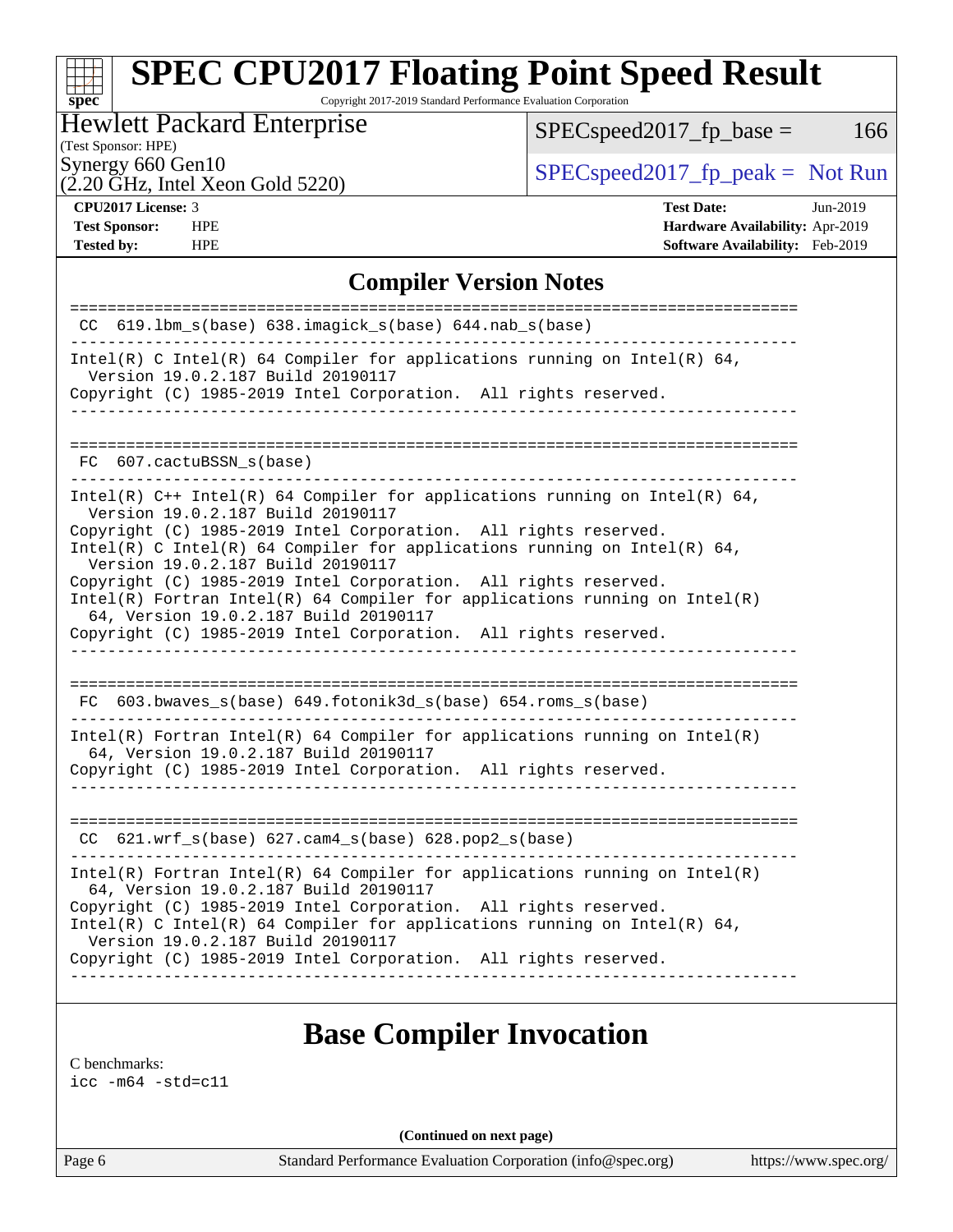# **[spec](http://www.spec.org/)**

# **[SPEC CPU2017 Floating Point Speed Result](http://www.spec.org/auto/cpu2017/Docs/result-fields.html#SPECCPU2017FloatingPointSpeedResult)**

Copyright 2017-2019 Standard Performance Evaluation Corporation

### Hewlett Packard Enterprise

(Test Sponsor: HPE)

 $SPEC speed2017<sub>fp</sub> base = 166$ 

Synergy 660 Gen10<br>  $SPEC speed2017<sub>rfp</sub> peak = Not Run$ 

(2.20 GHz, Intel Xeon Gold 5220) **[CPU2017 License:](http://www.spec.org/auto/cpu2017/Docs/result-fields.html#CPU2017License)** 3 **[Test Date:](http://www.spec.org/auto/cpu2017/Docs/result-fields.html#TestDate)** Jun-2019

**[Test Sponsor:](http://www.spec.org/auto/cpu2017/Docs/result-fields.html#TestSponsor)** HPE **[Hardware Availability:](http://www.spec.org/auto/cpu2017/Docs/result-fields.html#HardwareAvailability)** Apr-2019 **[Tested by:](http://www.spec.org/auto/cpu2017/Docs/result-fields.html#Testedby)** HPE **[Software Availability:](http://www.spec.org/auto/cpu2017/Docs/result-fields.html#SoftwareAvailability)** Feb-2019

# **[Base Compiler Invocation \(Continued\)](http://www.spec.org/auto/cpu2017/Docs/result-fields.html#BaseCompilerInvocation)**

[Fortran benchmarks](http://www.spec.org/auto/cpu2017/Docs/result-fields.html#Fortranbenchmarks): [ifort -m64](http://www.spec.org/cpu2017/results/res2019q3/cpu2017-20190709-16174.flags.html#user_FCbase_intel_ifort_64bit_24f2bb282fbaeffd6157abe4f878425411749daecae9a33200eee2bee2fe76f3b89351d69a8130dd5949958ce389cf37ff59a95e7a40d588e8d3a57e0c3fd751)

[Benchmarks using both Fortran and C](http://www.spec.org/auto/cpu2017/Docs/result-fields.html#BenchmarksusingbothFortranandC):

[ifort -m64](http://www.spec.org/cpu2017/results/res2019q3/cpu2017-20190709-16174.flags.html#user_CC_FCbase_intel_ifort_64bit_24f2bb282fbaeffd6157abe4f878425411749daecae9a33200eee2bee2fe76f3b89351d69a8130dd5949958ce389cf37ff59a95e7a40d588e8d3a57e0c3fd751) [icc -m64 -std=c11](http://www.spec.org/cpu2017/results/res2019q3/cpu2017-20190709-16174.flags.html#user_CC_FCbase_intel_icc_64bit_c11_33ee0cdaae7deeeab2a9725423ba97205ce30f63b9926c2519791662299b76a0318f32ddfffdc46587804de3178b4f9328c46fa7c2b0cd779d7a61945c91cd35)

[Benchmarks using Fortran, C, and C++:](http://www.spec.org/auto/cpu2017/Docs/result-fields.html#BenchmarksusingFortranCandCXX) [icpc -m64](http://www.spec.org/cpu2017/results/res2019q3/cpu2017-20190709-16174.flags.html#user_CC_CXX_FCbase_intel_icpc_64bit_4ecb2543ae3f1412ef961e0650ca070fec7b7afdcd6ed48761b84423119d1bf6bdf5cad15b44d48e7256388bc77273b966e5eb805aefd121eb22e9299b2ec9d9) [icc -m64 -std=c11](http://www.spec.org/cpu2017/results/res2019q3/cpu2017-20190709-16174.flags.html#user_CC_CXX_FCbase_intel_icc_64bit_c11_33ee0cdaae7deeeab2a9725423ba97205ce30f63b9926c2519791662299b76a0318f32ddfffdc46587804de3178b4f9328c46fa7c2b0cd779d7a61945c91cd35) [ifort -m64](http://www.spec.org/cpu2017/results/res2019q3/cpu2017-20190709-16174.flags.html#user_CC_CXX_FCbase_intel_ifort_64bit_24f2bb282fbaeffd6157abe4f878425411749daecae9a33200eee2bee2fe76f3b89351d69a8130dd5949958ce389cf37ff59a95e7a40d588e8d3a57e0c3fd751)

### **[Base Portability Flags](http://www.spec.org/auto/cpu2017/Docs/result-fields.html#BasePortabilityFlags)**

 603.bwaves\_s: [-DSPEC\\_LP64](http://www.spec.org/cpu2017/results/res2019q3/cpu2017-20190709-16174.flags.html#suite_basePORTABILITY603_bwaves_s_DSPEC_LP64) 607.cactuBSSN\_s: [-DSPEC\\_LP64](http://www.spec.org/cpu2017/results/res2019q3/cpu2017-20190709-16174.flags.html#suite_basePORTABILITY607_cactuBSSN_s_DSPEC_LP64) 619.lbm\_s: [-DSPEC\\_LP64](http://www.spec.org/cpu2017/results/res2019q3/cpu2017-20190709-16174.flags.html#suite_basePORTABILITY619_lbm_s_DSPEC_LP64) 621.wrf\_s: [-DSPEC\\_LP64](http://www.spec.org/cpu2017/results/res2019q3/cpu2017-20190709-16174.flags.html#suite_basePORTABILITY621_wrf_s_DSPEC_LP64) [-DSPEC\\_CASE\\_FLAG](http://www.spec.org/cpu2017/results/res2019q3/cpu2017-20190709-16174.flags.html#b621.wrf_s_baseCPORTABILITY_DSPEC_CASE_FLAG) [-convert big\\_endian](http://www.spec.org/cpu2017/results/res2019q3/cpu2017-20190709-16174.flags.html#user_baseFPORTABILITY621_wrf_s_convert_big_endian_c3194028bc08c63ac5d04de18c48ce6d347e4e562e8892b8bdbdc0214820426deb8554edfa529a3fb25a586e65a3d812c835984020483e7e73212c4d31a38223) 627.cam4\_s: [-DSPEC\\_LP64](http://www.spec.org/cpu2017/results/res2019q3/cpu2017-20190709-16174.flags.html#suite_basePORTABILITY627_cam4_s_DSPEC_LP64) [-DSPEC\\_CASE\\_FLAG](http://www.spec.org/cpu2017/results/res2019q3/cpu2017-20190709-16174.flags.html#b627.cam4_s_baseCPORTABILITY_DSPEC_CASE_FLAG) 628.pop2\_s: [-DSPEC\\_LP64](http://www.spec.org/cpu2017/results/res2019q3/cpu2017-20190709-16174.flags.html#suite_basePORTABILITY628_pop2_s_DSPEC_LP64) [-DSPEC\\_CASE\\_FLAG](http://www.spec.org/cpu2017/results/res2019q3/cpu2017-20190709-16174.flags.html#b628.pop2_s_baseCPORTABILITY_DSPEC_CASE_FLAG) [-convert big\\_endian](http://www.spec.org/cpu2017/results/res2019q3/cpu2017-20190709-16174.flags.html#user_baseFPORTABILITY628_pop2_s_convert_big_endian_c3194028bc08c63ac5d04de18c48ce6d347e4e562e8892b8bdbdc0214820426deb8554edfa529a3fb25a586e65a3d812c835984020483e7e73212c4d31a38223) [-assume byterecl](http://www.spec.org/cpu2017/results/res2019q3/cpu2017-20190709-16174.flags.html#user_baseFPORTABILITY628_pop2_s_assume_byterecl_7e47d18b9513cf18525430bbf0f2177aa9bf368bc7a059c09b2c06a34b53bd3447c950d3f8d6c70e3faf3a05c8557d66a5798b567902e8849adc142926523472) 638.imagick\_s: [-DSPEC\\_LP64](http://www.spec.org/cpu2017/results/res2019q3/cpu2017-20190709-16174.flags.html#suite_basePORTABILITY638_imagick_s_DSPEC_LP64) 644.nab\_s: [-DSPEC\\_LP64](http://www.spec.org/cpu2017/results/res2019q3/cpu2017-20190709-16174.flags.html#suite_basePORTABILITY644_nab_s_DSPEC_LP64) 649.fotonik3d\_s: [-DSPEC\\_LP64](http://www.spec.org/cpu2017/results/res2019q3/cpu2017-20190709-16174.flags.html#suite_basePORTABILITY649_fotonik3d_s_DSPEC_LP64) 654.roms\_s: [-DSPEC\\_LP64](http://www.spec.org/cpu2017/results/res2019q3/cpu2017-20190709-16174.flags.html#suite_basePORTABILITY654_roms_s_DSPEC_LP64)

# **[Base Optimization Flags](http://www.spec.org/auto/cpu2017/Docs/result-fields.html#BaseOptimizationFlags)**

[C benchmarks](http://www.spec.org/auto/cpu2017/Docs/result-fields.html#Cbenchmarks):

[-xCORE-AVX512](http://www.spec.org/cpu2017/results/res2019q3/cpu2017-20190709-16174.flags.html#user_CCbase_f-xCORE-AVX512) [-ipo](http://www.spec.org/cpu2017/results/res2019q3/cpu2017-20190709-16174.flags.html#user_CCbase_f-ipo) [-O3](http://www.spec.org/cpu2017/results/res2019q3/cpu2017-20190709-16174.flags.html#user_CCbase_f-O3) [-no-prec-div](http://www.spec.org/cpu2017/results/res2019q3/cpu2017-20190709-16174.flags.html#user_CCbase_f-no-prec-div) [-qopt-prefetch](http://www.spec.org/cpu2017/results/res2019q3/cpu2017-20190709-16174.flags.html#user_CCbase_f-qopt-prefetch) [-ffinite-math-only](http://www.spec.org/cpu2017/results/res2019q3/cpu2017-20190709-16174.flags.html#user_CCbase_f_finite_math_only_cb91587bd2077682c4b38af759c288ed7c732db004271a9512da14a4f8007909a5f1427ecbf1a0fb78ff2a814402c6114ac565ca162485bbcae155b5e4258871) [-qopt-mem-layout-trans=4](http://www.spec.org/cpu2017/results/res2019q3/cpu2017-20190709-16174.flags.html#user_CCbase_f-qopt-mem-layout-trans_fa39e755916c150a61361b7846f310bcdf6f04e385ef281cadf3647acec3f0ae266d1a1d22d972a7087a248fd4e6ca390a3634700869573d231a252c784941a8) [-qopenmp](http://www.spec.org/cpu2017/results/res2019q3/cpu2017-20190709-16174.flags.html#user_CCbase_qopenmp_16be0c44f24f464004c6784a7acb94aca937f053568ce72f94b139a11c7c168634a55f6653758ddd83bcf7b8463e8028bb0b48b77bcddc6b78d5d95bb1df2967) [-DSPEC\\_OPENMP](http://www.spec.org/cpu2017/results/res2019q3/cpu2017-20190709-16174.flags.html#suite_CCbase_DSPEC_OPENMP) [-qopt-prefetch-issue-excl-hint](http://www.spec.org/cpu2017/results/res2019q3/cpu2017-20190709-16174.flags.html#user_CCbase_f-qopt-prefetch-issue-excl-hint) [-ansi-alias](http://www.spec.org/cpu2017/results/res2019q3/cpu2017-20190709-16174.flags.html#user_CCbase_f-ansi-alias) [-complex-limited-range](http://www.spec.org/cpu2017/results/res2019q3/cpu2017-20190709-16174.flags.html#user_CCbase_f-complex-limited-range)

[Fortran benchmarks](http://www.spec.org/auto/cpu2017/Docs/result-fields.html#Fortranbenchmarks):

[-DSPEC\\_OPENMP](http://www.spec.org/cpu2017/results/res2019q3/cpu2017-20190709-16174.flags.html#suite_FCbase_DSPEC_OPENMP) [-xCORE-AVX512](http://www.spec.org/cpu2017/results/res2019q3/cpu2017-20190709-16174.flags.html#user_FCbase_f-xCORE-AVX512) [-ipo](http://www.spec.org/cpu2017/results/res2019q3/cpu2017-20190709-16174.flags.html#user_FCbase_f-ipo) [-O3](http://www.spec.org/cpu2017/results/res2019q3/cpu2017-20190709-16174.flags.html#user_FCbase_f-O3) [-no-prec-div](http://www.spec.org/cpu2017/results/res2019q3/cpu2017-20190709-16174.flags.html#user_FCbase_f-no-prec-div) [-qopt-prefetch](http://www.spec.org/cpu2017/results/res2019q3/cpu2017-20190709-16174.flags.html#user_FCbase_f-qopt-prefetch) [-ffinite-math-only](http://www.spec.org/cpu2017/results/res2019q3/cpu2017-20190709-16174.flags.html#user_FCbase_f_finite_math_only_cb91587bd2077682c4b38af759c288ed7c732db004271a9512da14a4f8007909a5f1427ecbf1a0fb78ff2a814402c6114ac565ca162485bbcae155b5e4258871) [-qopt-mem-layout-trans=4](http://www.spec.org/cpu2017/results/res2019q3/cpu2017-20190709-16174.flags.html#user_FCbase_f-qopt-mem-layout-trans_fa39e755916c150a61361b7846f310bcdf6f04e385ef281cadf3647acec3f0ae266d1a1d22d972a7087a248fd4e6ca390a3634700869573d231a252c784941a8) [-qopenmp](http://www.spec.org/cpu2017/results/res2019q3/cpu2017-20190709-16174.flags.html#user_FCbase_qopenmp_16be0c44f24f464004c6784a7acb94aca937f053568ce72f94b139a11c7c168634a55f6653758ddd83bcf7b8463e8028bb0b48b77bcddc6b78d5d95bb1df2967) [-qopt-prefetch-issue-excl-hint](http://www.spec.org/cpu2017/results/res2019q3/cpu2017-20190709-16174.flags.html#user_FCbase_f-qopt-prefetch-issue-excl-hint) [-ansi-alias](http://www.spec.org/cpu2017/results/res2019q3/cpu2017-20190709-16174.flags.html#user_FCbase_f-ansi-alias) [-complex-limited-range](http://www.spec.org/cpu2017/results/res2019q3/cpu2017-20190709-16174.flags.html#user_FCbase_f-complex-limited-range) [-nostandard-realloc-lhs](http://www.spec.org/cpu2017/results/res2019q3/cpu2017-20190709-16174.flags.html#user_FCbase_f_2003_std_realloc_82b4557e90729c0f113870c07e44d33d6f5a304b4f63d4c15d2d0f1fab99f5daaed73bdb9275d9ae411527f28b936061aa8b9c8f2d63842963b95c9dd6426b8a)

[Benchmarks using both Fortran and C](http://www.spec.org/auto/cpu2017/Docs/result-fields.html#BenchmarksusingbothFortranandC):

```
-xCORE-AVX512 -ipo -O3 -no-prec-div -qopt-prefetch
-ffinite-math-only -qopt-mem-layout-trans=4 -qopenmp -DSPEC_OPENMP
-qopt-prefetch-issue-excl-hint -ansi-alias -complex-limited-range
-nostandard-realloc-lhs
```
**(Continued on next page)**